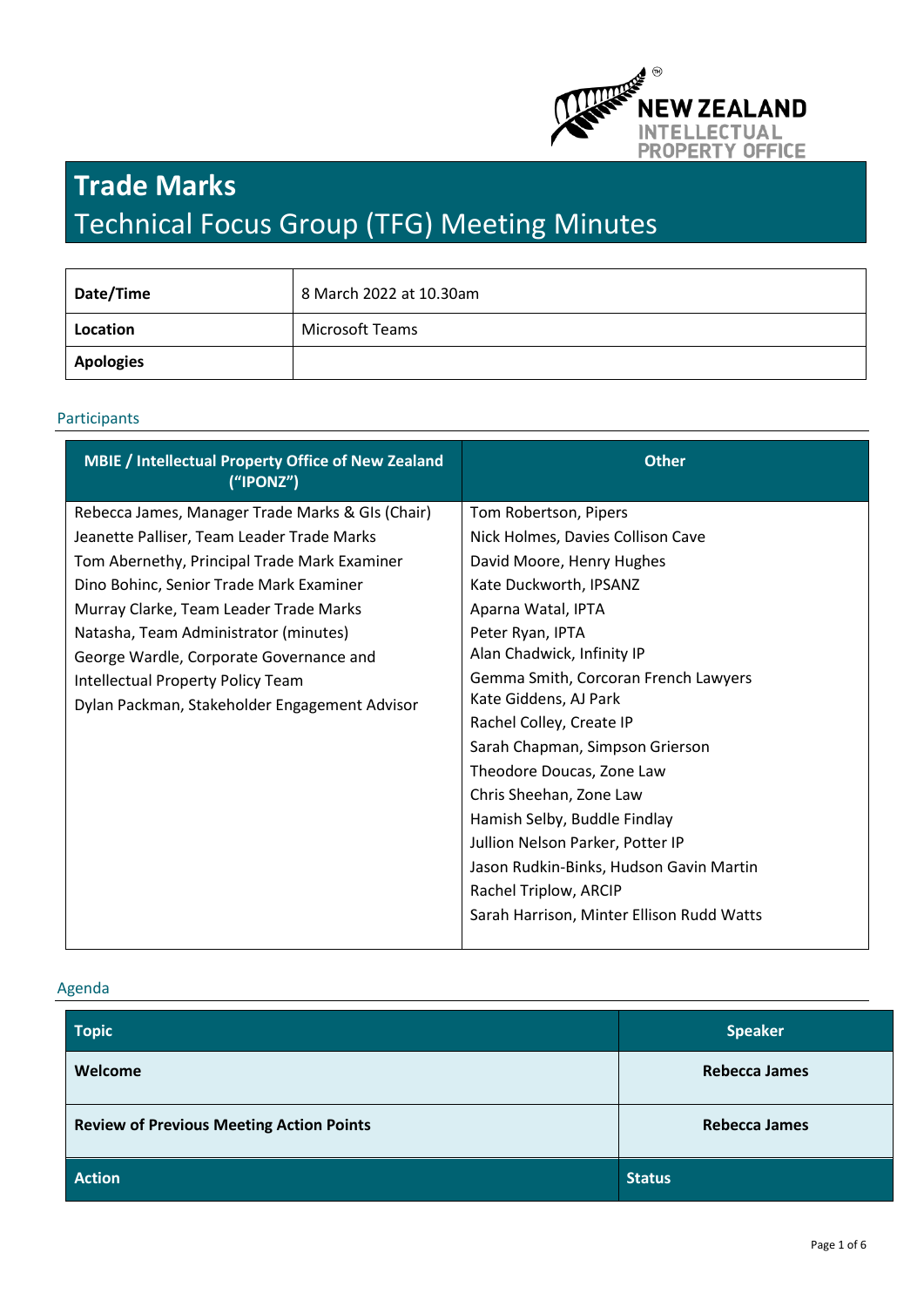

| The IPONZ update has been provided in our email of February $11th$ which provided information on:                                    |                                                                             |  |
|--------------------------------------------------------------------------------------------------------------------------------------|-----------------------------------------------------------------------------|--|
| <b>IPONZ Update</b>                                                                                                                  | <b>Rebecca James</b>                                                        |  |
| Look into office practice around pending applications being raised as a<br>citation re David Moore's query                           | Pending:<br>Draft practice guideline to be<br>provided at the next meeting. |  |
| Circulate summary of proposals for discussion at the Madrid Working Group<br>meetings, 19th session                                  | Completed                                                                   |  |
| Circulate Karen Te O Kahurangi Waaka's presentation                                                                                  | Completed                                                                   |  |
| Develop quarterly updates or dashboard to streamline TFG meetings, with<br>the aim of reducing them to 4 one-hour meetings per year. | Ongoing                                                                     |  |

Appointments/Recruitment; Filing figures; Trade Mark examination processing timeframes; Current focus

(see below).

## **Policy Update George Wardle**

## **UK FTA negotiations**

- Signed and text made public as of last week.
- The aim is to ratify the FTA by the end of the year.
- Includes a commitment to extend the term of protection for copyright by 20 years, but NZ will have a 15-year transition period to implement.
- Commitment to amend the copyright Act to extend performers' property rights to include playing sound recordings of their performances in public.
- Commitment to undertake reasonable efforts to join the Hague Agreement.

## **EU FTA negotiations**

- Minister of Foreign Affairs and Trade focused on completing this work ASAP.
- Another round of negotiation starting next week.
- Agreement on the GIs section of the IP chapter still dependent on the EU making an improved goods market access offer.

## **Copyright Act review**

- Work still on hold, as the Minister requires focus on other Commerce and Consumer Affairs portfolio work. Unlikely to see progression this year.

## **Trans-Tasman Patent Attorney regime**

- Small number of submissions received by IP Australia and us on the consultation paper.
- In process of summarising and analysing submissions.
- Expecting to report on the outcome of the review jointly to Australia and New Zealand Ministers by the end of April.

## **IP Laws Amendment Bill**

- First draft from Parliamentary Counsel Office received late last year.
- Next milestone would be to release an exposure draft of the Bill.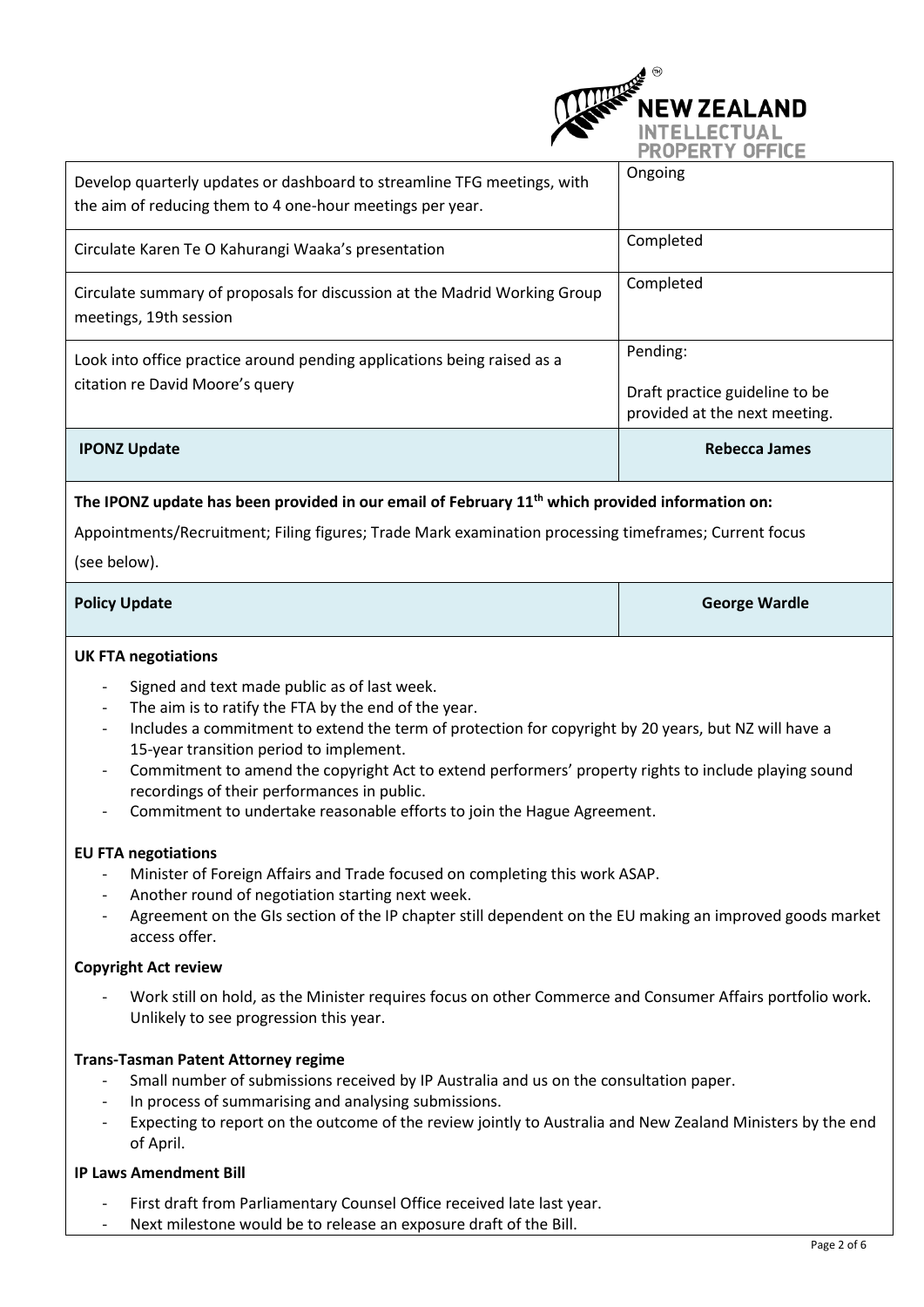

- Progress on the Bill has been stalled due to limited Parliamentary House time available to the Minister this Parliament term.
- We are considering transferring some of the amendments to a Regulatory Systems Improvement Bill.

## **Questions**

- Does MBIE have any desire for New Zealand to join the Hague?
	- o There is strong commitment to consider joining the Hague Agreement under commitment made under the FTA with the UK and this is likely to see traction next year on further work being undertaken around a decision to join. The matter of joining the Hague Agreement was included in the Copyright Act Review Issue Paper. Six submissions on this were received and submitters equally divided over whether New Zealand should join. Currently no strong case for joining, but further work analysing the costs and benefits of joining would need to be undertaken to support a Cabinet decision on this matter.
- Can we get the Minister to look at the Designs Act more broadly?
	- If there was a decision to join, which would require amendments to the Act and its Regulations, this could help open the door to a wider review of Act being undertaken at the same time. However, no decisions are likely on this until next year following ratification of the UK FTA.

| <b>Stakeholder Engagement Team Update</b> | <b>Dylan Packman</b> |
|-------------------------------------------|----------------------|
|-------------------------------------------|----------------------|

## **Systems release**

A presentation was made regarding further updates to the goods and services tool which are coming in the March release. The updates include:

- Addition of a new option within TM application form, to import the specification of another trade mark or upload a saved xml file that can be created with the Trade Marks Specification builder.
- Change in functionality on how specifications can be entered. Specifications can be entered on individual lines or separated by a semi colon.
- The new tool will indicate if proposed entries are pre-approved in a different class, and if desired those goods and/or services can be transferred to the correct class within the tool. The tool will also flag entries which are duplicated, entries that may be too broad, or which are listed in our Practice Guidelines as registered trade marks that should not appear in specifications.
- Note: None of the specification entries which are identified by the tool as being of potential concern will need to be addressed before submitting the application. These automated rules are to help guide and prevent objections from coming up in compliance reports.
- Future releases will also provide examination team functionality to improve consistency in examination.

## **Items raised by TFG members**

#### **Practice on prior use**

- See submissions from Pipers regarding prior continuous use. In light of submissions, the practice guideline will be amended include those submissions regarding prior use of the mark can be made in relation to a claim for registration under 'other special circumstances' under 26(b).
- Further discussion was held around the treatment of prior use and other special circumstances.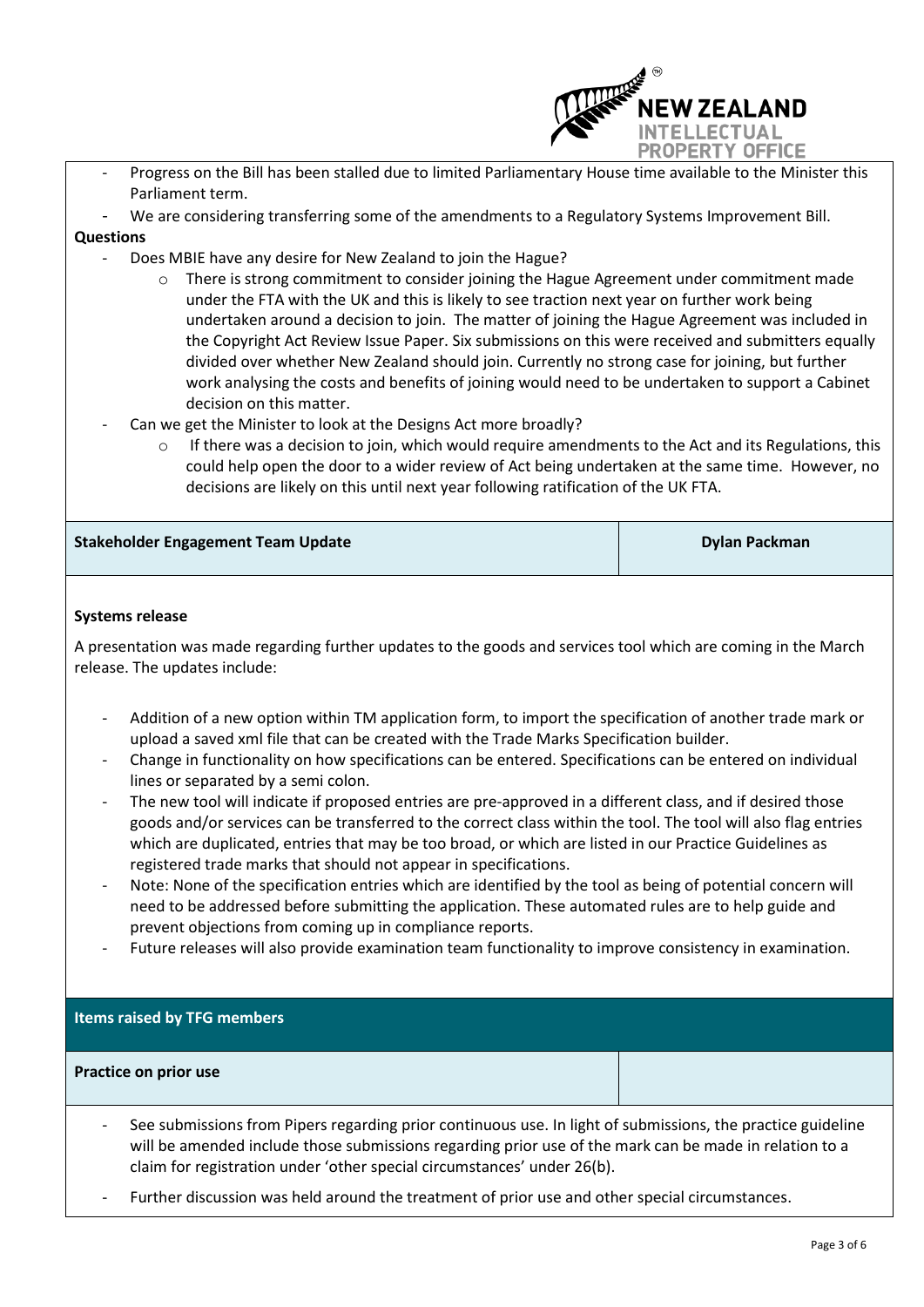

- During discussion it was decided that the next steps would be for members of the profession to workshop and propose potential practice and/or framework for further discussion.
- IPONZ will share a historical draft practice as a starting point for drafting a new guideline.
- IPONZ will amend the current practice guidelines, to clarify that submissions and evidence can be made to the Office for prior use, under section 26(b)

ArcLegal query about specification objections for use of a colon and semi-colons.

IPONZ has requested that the cases be emailed so they can be reviewed.

**Close of Meeting**

#### Summary of Actions

Email to be sent our subscribers and news item to rollout on IPONZ website re new systems release. Potential for training, members to contact IPONZ if they have any issues with the systems release.

Rachel Triplow to email Rebecca with details of the issue surrounding use of colons, members email Rebecca if they are experiencing similar issues.

Prior continuous use – Guidance from IPONZ, JP's draft practice guidelines to be circulated to members.

IPONZ to update examination guidelines to include prior use more clearly within "other special circumstances".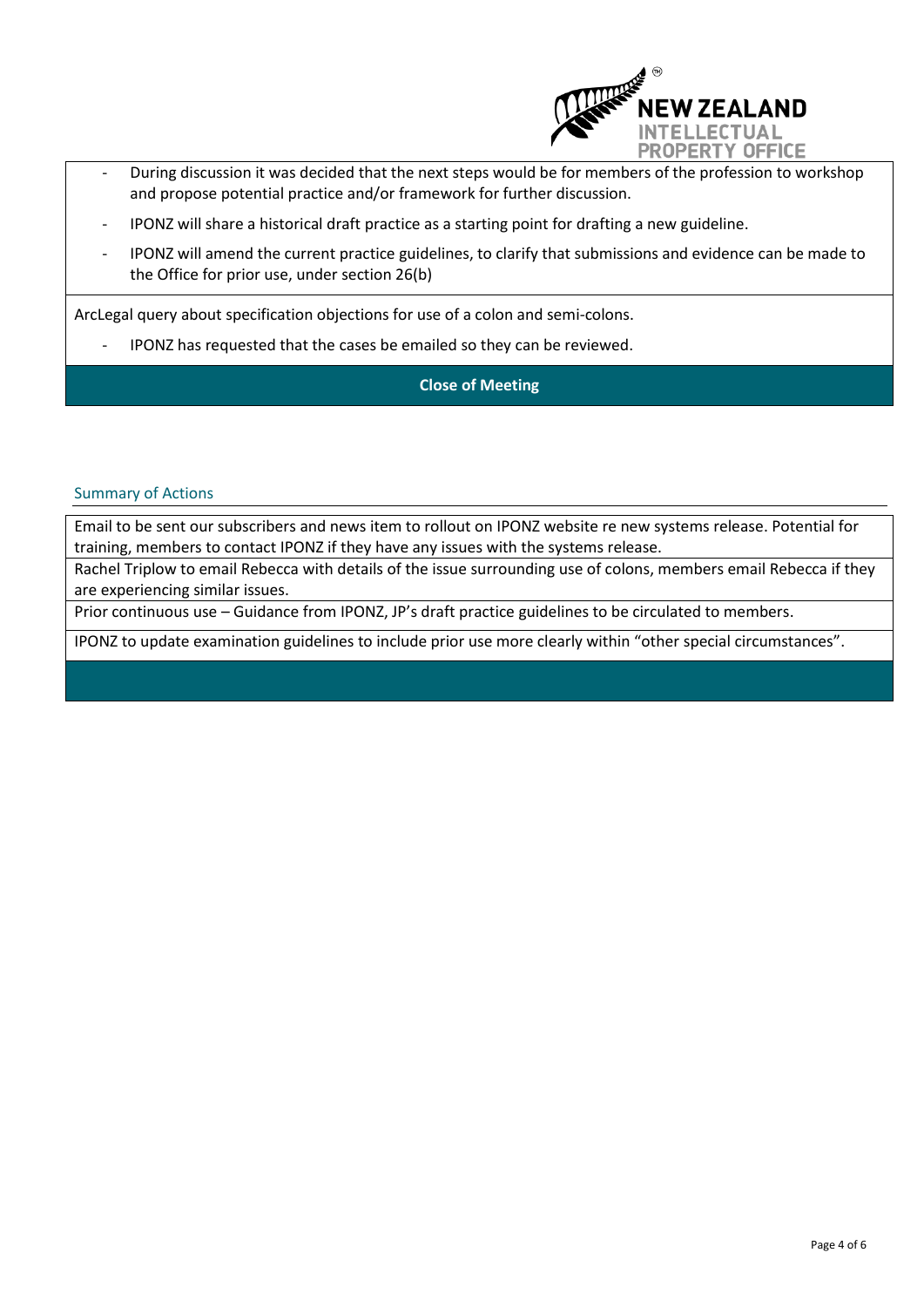

## **Trade Marks Team Update**

#### Filing Figures

- December 2021 broke the previous record in September 2021 for the highest number of classes filed ever with 6676 classes over 2,953 applications.
- The total for the year to-date July 2021 Jan 2022 is 38,557 classes over 17,890 applications which is 12% on the same period the year prior.



#### Recruitment

- Considering the growth in applications, we will be expanding the team by an additional 10 FTE of examiners and an additional Team Leader role over the coming 12 months.
- 3 new examiners started in January of this year, and we are currently advertising for new Associate Examiner roles in Auckland and Wellington.
- Rosa Gould has gone on parental leave, and Gina Choi will be acting Principal Trade Mark Examiner during this period.